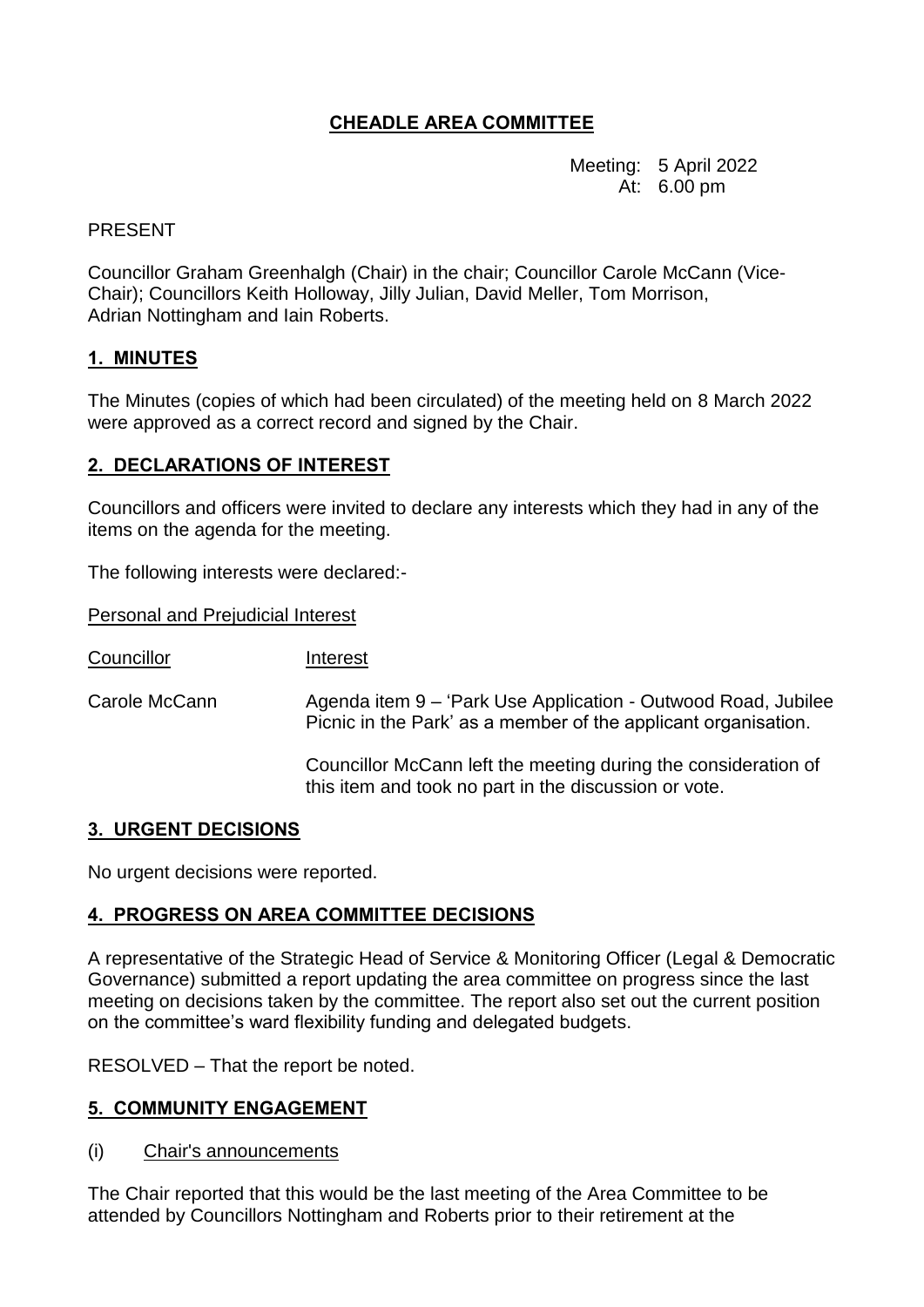forthcoming election. The Chair paid tribute to both members for their service to the committee, the Council and the wider community during their time as members of the Council.

The Chair further reported that the Local Government Boundary Commission for England had recently released their final report containing its recommendations for ward boundaries across the borough. Members of the Area Committee expressed concerns in relation to the realignment of ward boundaries with specific regard to the movement of communities from the Gatley area into the new Heald Green ward. It was further commented that the consultation process was flawed in that the final proposals were not subject to further consultation.

Members nonetheless thanked local residents for their engagement in the initial consultation process which had resulted in some beneficial changes to the proposals.

Finally, the Chair reported that the Climate Action Now Fund still had remaining funding available to make grants of up to £500 for any community groups that had projects that would help address the issue of climate change.

### (ii) Public question time

Members of the public were invited to put questions to the Chair on any matters within the powers and duties of the Area Committee, subject to the exclusions set out in the Code of **Practice** 

No public questions were submitted.

(iii) Petitions

No petitions were submitted.

(iv) Open forum

A representative of Strategic Head of Service (Legal & Democratic Governance and Monitoring Officer) reported that no organisations had indicated that they wished to address the Area Committee as part of the Open Forum arrangements.

(v) Ward flexibility funding

There were no applications to consider.

### **6. DEVELOPMENT APPLICATIONS**

Development applications were submitted.

(NOTE: Full details of the decisions including conditions and reasons for granting or refusing planning permission and imposing conditions are given in the schedule of plans. The Corporate Director for Corporate & Support Services is authorised to determine conditions and reasons and they are not therefore referred to in committee minutes unless the committee makes a specific decision on a condition or reason. In order to reduce printing costs and preserve natural resources, the schedule of plans is not reproduced within these minutes. A copy of the schedule of plans is available on the council's website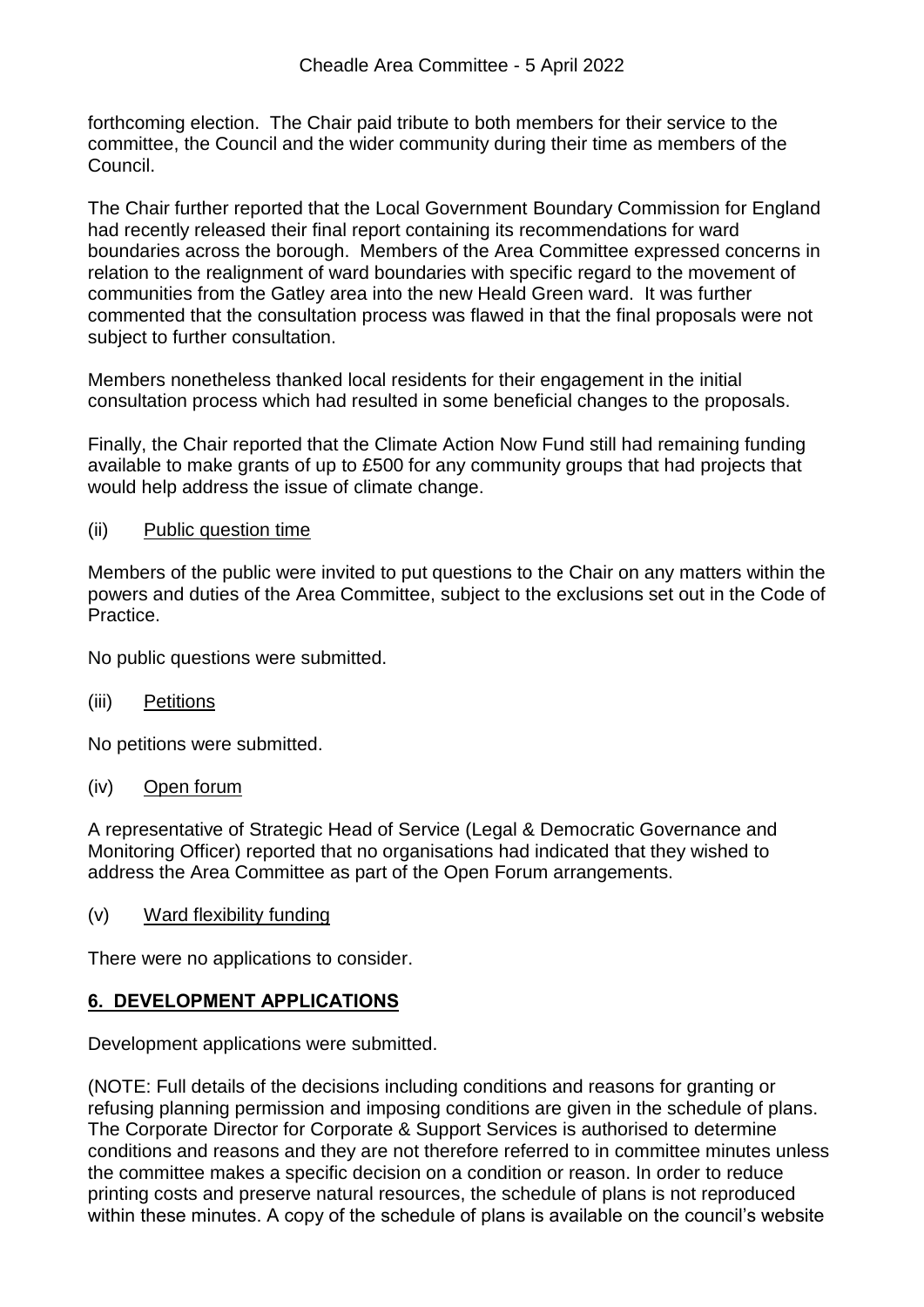at www.stockport.gov.uk/planningdecisions. Copies of the schedule of plans, or any part thereof, may be obtained upon payment of the Council's reasonable charges).

The Chair outlined the procedure for public speaking on planning applications.

## (i) DC/083939 - Fabrick, 8 Warren Road, Cheadle Hulme

In respect of plan no. DC/083939 for the erection of a block of apartments comprising nine 2-bed flats, with associated landscaping, car parking, bin & cycle store at Fabrick, 8 Warren Road, Cheadle Hulme,

a representative of the applicant spoke in support of the application.

It was then

RESOLVED – That the Planning & Highways Regulation Committee be recommended to grant planning permission.

### (ii) DC/081284 - Ivy Cottage, 120 Stanley Road, Heald Green

In respect of plan no. DC/081284 for the demolition of existing single storey link extension and the erection of a two storey link extension at Ivy Cottage, 120 Stanley Road, Heald Green,

a representative of the applicant spoke in support of the application.

It was then

RESOLVED – That the Planning & Highways Regulation Committee be recommended to grant planning permission.

### (iii) DC/079528 - 86 Altrincham Road, Gatley

In respect of plan no. DC/079528 for the outline planning permission with access, layout and scale to be considered, all other matters reserved, for the demolition of the existing bungalow and the erection of 4 dwellings (2no. two storey, semi-detached pairs) within Use Class C3(a), including associated parking, landscaping and boundary treatments at 86 Altrincham Road, Gatley,

the applicant spoke in support of the application.

It was then

RESOLVED – That planning permission be granted subject to conditions and the applicant entering into a Section 106 Agreement to secure developer contributions toward open space.

# **7. PLANNING APPEALS, ENFORCEMENT APPEALS AND NOTICES**

A representative of the Strategic Head of Service (Legal & Democratic Governance and Monitoring Officer) submitted a report (copies of which had been circulated) listing any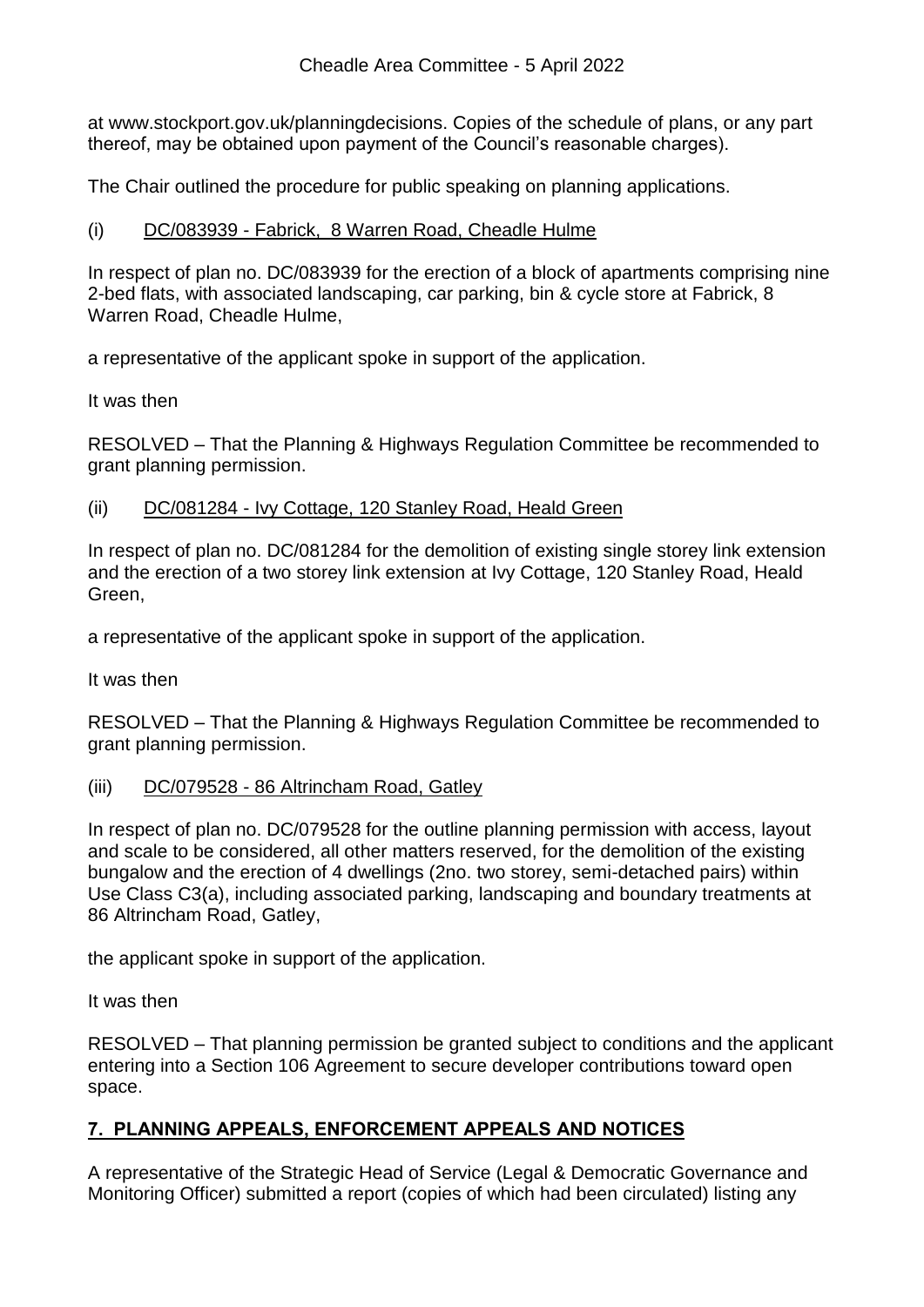outstanding or recently determined planning appeals and enforcements within the area represented by the Cheadle Area Committee.

It was commented that the national planning appeal system was not working effectively and that a large number of appeals lodged within Stockport were not progressing at a satisfactory pace. Members welcomed the continued efforts made by officers of the Council to pursue a satisfactory resolution to these issues.

RESOLVED – That the report be noted.

# **8. PARK USE APPLICATION - ABNEY PARK , CHEADLE CIVIC SOCIETY , PICNIC IN THE PARK , 17/7/2022**

A representative of Strategic Head of Service (Legal & Democratic Governance and Monitoring Officer) submitted a report of the Director of Place Management (copies of which had been circulated) detailing an application received from Cheadle Civic Society to host a 'Picnic in the Park' event at Abney Hall Park on Sunday 17 July 2022.

RESOLVED – That the application be granted subject to the event organiser obtaining the correct permissions including a Temporary Events Notice, Health and Safety paperwork, insurances and payment of agreed fees and charges.

## **9. PARK USE APPLICATION - OUTWOOD ROAD, JUBILEE PICNIC IN THE PARK 02/06/2022**

A representative of Strategic Head of Service (Legal & Democratic Governance and Monitoring Officer) submitted a report of the Director of Place Management (copies of which had been circulated) detailing an application received from Heald Green Ratepayers Association to host a 'Picnic in the Park' event at Outwood Road Recreation Ground as part of the Queen's Platinum Jubilee Celebrations on Thursday 2 June 2022.

RESOLVED – That the application be granrted subject to the event organiser obtaining the correct permissions including a Temporary Events Notice, Health and Safety paperwork, insurances and payment of agreed fees and charges.

# **10. PARK USE APPLICATION - GATLEY CARNIVAL, GATLEY HILL, 03/07/2022**

A representative of Strategic Head of Service (Legal & Democratic Governance and Monitoring Officer) submitted a report of the Director of Place Management (copies of which had been circulated) detailing an application received from Gatley Festival Committee to hold Gatley Carnival at Gatley Hill on Sunday 3 July 2022.

RESOLVED – That the application be granted subject to the event organiser obtaining the correct permissions including a Temporary Events Notice, Health and Safety paperwork, insurances and payment of agreed fees and charges.

## **11. ROAD SAFETY AROUND SCHOOLS - OUTWOOD PRIMARY SCHOOL, HEALD GREEN**

A representative of Strategic Head of Service (Legal & Democratic Governance and Monitoring Officer) submitted a report of the Director of Place Management (copies of which had been circulated) detailing the findings of a consultation exercise for the Road